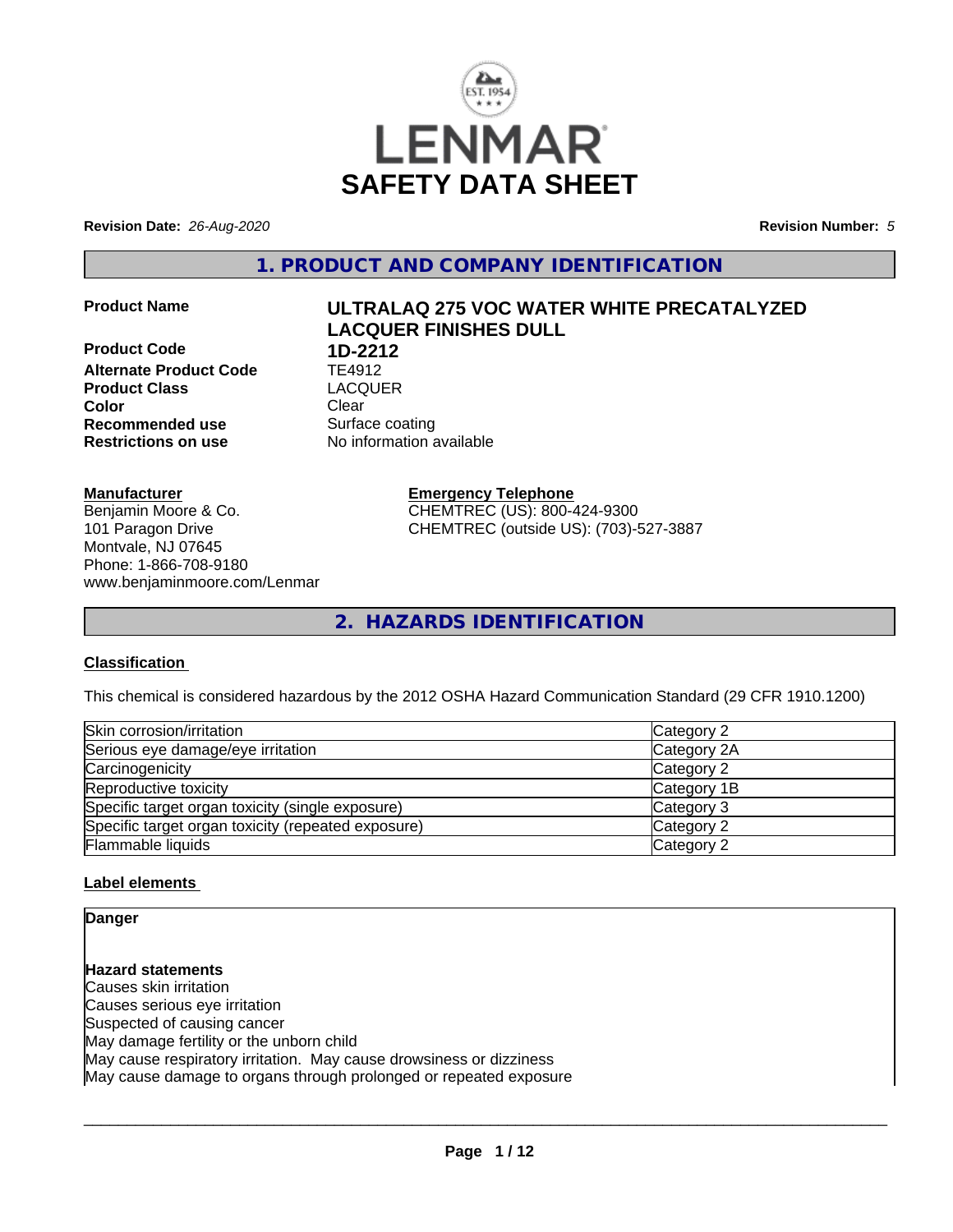Highly flammable liquid and vapor



# **Precautionary Statements - Prevention**

Obtain special instructions before use Do not handle until all safety precautions have been read and understood Use personal protective equipment as required Wash face, hands and any exposed skin thoroughly after handling Wear eye/face protection Do not breathe dust/fume/gas/mist/vapors/spray Use only outdoors or in a well-ventilated area Keep away from heat, hot surfaces, sparks, open flames and other ignition sources. No smoking Keep container tightly closed Ground/bond container and receiving equipment Use explosion-proof electrical/ventilating/lighting/equipment Use only non-sparking tools Take precautionary measures against static discharge Keep cool

\_\_\_\_\_\_\_\_\_\_\_\_\_\_\_\_\_\_\_\_\_\_\_\_\_\_\_\_\_\_\_\_\_\_\_\_\_\_\_\_\_\_\_\_\_\_\_\_\_\_\_\_\_\_\_\_\_\_\_\_\_\_\_\_\_\_\_\_\_\_\_\_\_\_\_\_\_\_\_\_\_\_\_\_\_\_\_\_\_\_\_\_\_

## **Precautionary Statements - Response**

IF exposed or concerned: Get medical advice/attention

**Eyes**

IF IN EYES: Rinse cautiously with water for several minutes. Remove contact lenses, if present and easy to do. Continue rinsing

If eye irritation persists: Get medical advice/attention

**Skin**

If skin irritation occurs: Get medical advice/attention

IF ON SKIN (or hair): Remove/Take off immediately all contaminated clothing. Rinse skin with water/shower Wash contaminated clothing before reuse

#### **Inhalation**

IF INHALED: Remove victim to fresh air and keep at rest in a position comfortable for breathing **Fire**

In case of fire: Use CO2, dry chemical, or foam for extinction

## **Precautionary Statements - Storage**

Store locked up Store in a well-ventilated place. Keep container tightly closed

## **Precautionary Statements - Disposal**

Dispose of contents/container to an approved waste disposal plant

## **Hazards not otherwise classified (HNOC)**

Rags, steel wool or waste soaked with this product may spontaneously catch fire if improperly discarded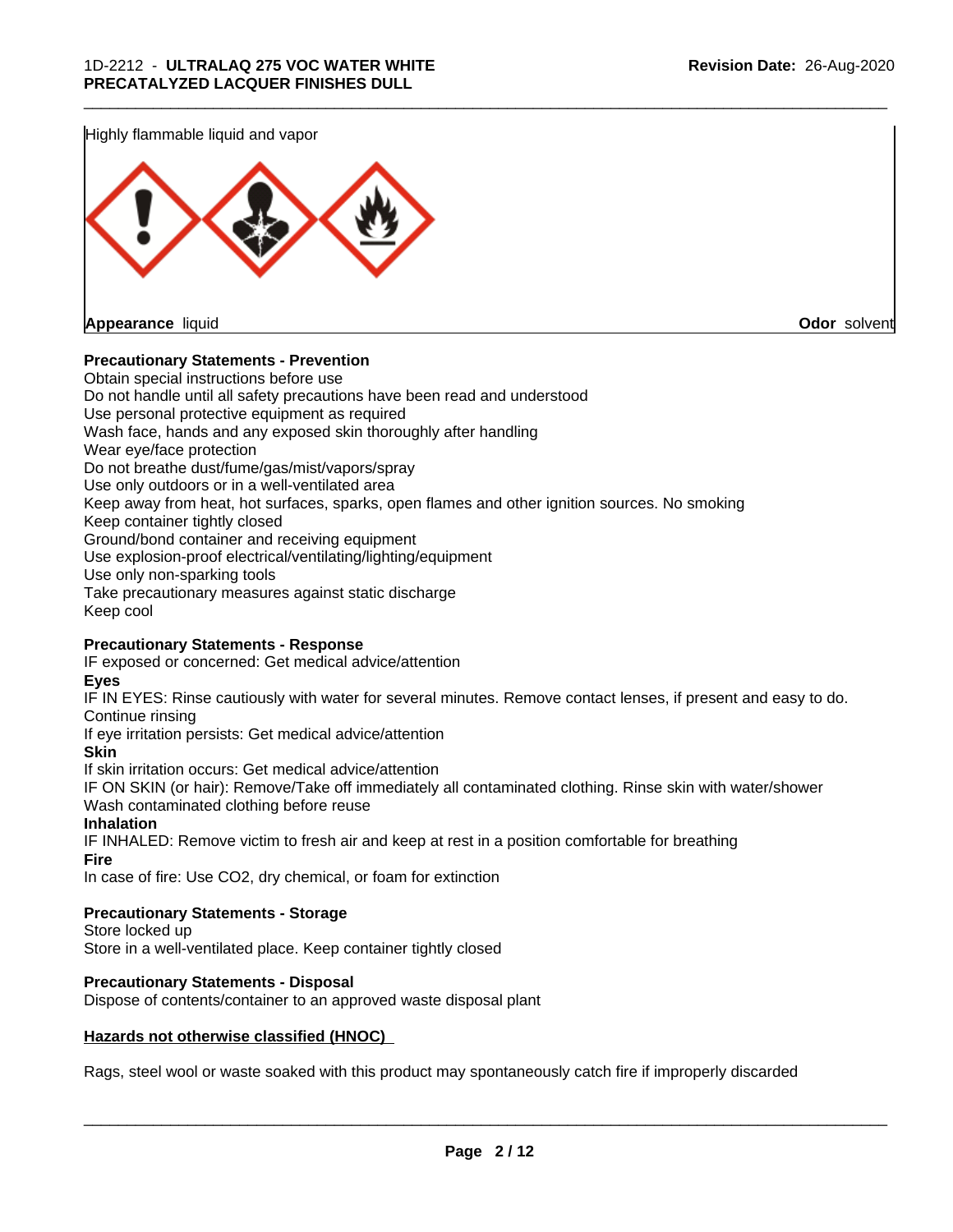## **Other information**

No information available

# **3. COMPOSITION INFORMATION ON COMPONENTS**

\_\_\_\_\_\_\_\_\_\_\_\_\_\_\_\_\_\_\_\_\_\_\_\_\_\_\_\_\_\_\_\_\_\_\_\_\_\_\_\_\_\_\_\_\_\_\_\_\_\_\_\_\_\_\_\_\_\_\_\_\_\_\_\_\_\_\_\_\_\_\_\_\_\_\_\_\_\_\_\_\_\_\_\_\_\_\_\_\_\_\_\_\_

| <b>Chemical name</b>     | CAS No.        | Weight-%    |
|--------------------------|----------------|-------------|
| Acetone                  | 67-64-1        | $45 - 50$   |
| 4-Chlorobenzotrifluoride | 98-56-6        | $15 - 20$   |
| cellulose, nitrate       | 9004-70-0      | $5 - 10$    |
| Isobutyl alcohol         | 78-83-1        | - 5         |
| Soybean oil, epoxidized  | 8013-07-8      | - 5         |
| 2,6-Dimethyl-4-Heptanone | 108-83-8       | - 5         |
| Xvlene                   | 1330-20-7      | - 5         |
| Butyl benzyl phthalate   | 85-68-7        | 1 - 5       |
| Ethyl benzene            | $100 - 41 - 4$ | $0.1 - 0.5$ |

# **4. FIRST AID MEASURES**

#### **Description of first aid measures**

| <b>General Advice</b>                            | If symptoms persist, call a physician. Show this safety data sheet to the doctor in<br>attendance.                                                                                            |
|--------------------------------------------------|-----------------------------------------------------------------------------------------------------------------------------------------------------------------------------------------------|
| <b>Eye Contact</b>                               | Immediate medical attention is required. Immediately flush with plenty of water.<br>After initial flushing, remove any contact lenses and continue flushing for at least<br>15 minutes.       |
| <b>Skin Contact</b>                              | Wash off immediately with soap and plenty of water removing all contaminated<br>clothes and shoes. If skin irritation persists, call a physician.                                             |
| <b>Inhalation</b>                                | Move to fresh air. If symptoms persist, call a physician.<br>If not breathing, give artificial respiration. Call a physician immediately.                                                     |
| Ingestion                                        | Clean mouth with water and afterwards drink plenty of water. Do not induce<br>vomiting without medical advice. Never give anything by mouth to an unconscious<br>person. Consult a physician. |
| <b>Protection Of First-Aiders</b>                | Use personal protective equipment.                                                                                                                                                            |
| <b>Most Important</b><br><b>Symptoms/Effects</b> | No information available.                                                                                                                                                                     |
| <b>Notes To Physician</b>                        | Treat symptomatically.                                                                                                                                                                        |

# **5. FIRE-FIGHTING MEASURES**

| <b>Flammable Properties</b>         | Vapors may travel considerable distance to a source of<br>ignition and flash back. Vapors may cause flash fire. |
|-------------------------------------|-----------------------------------------------------------------------------------------------------------------|
| <b>Suitable Extinguishing Media</b> | Foam, dry powder or water. Use extinguishing measures                                                           |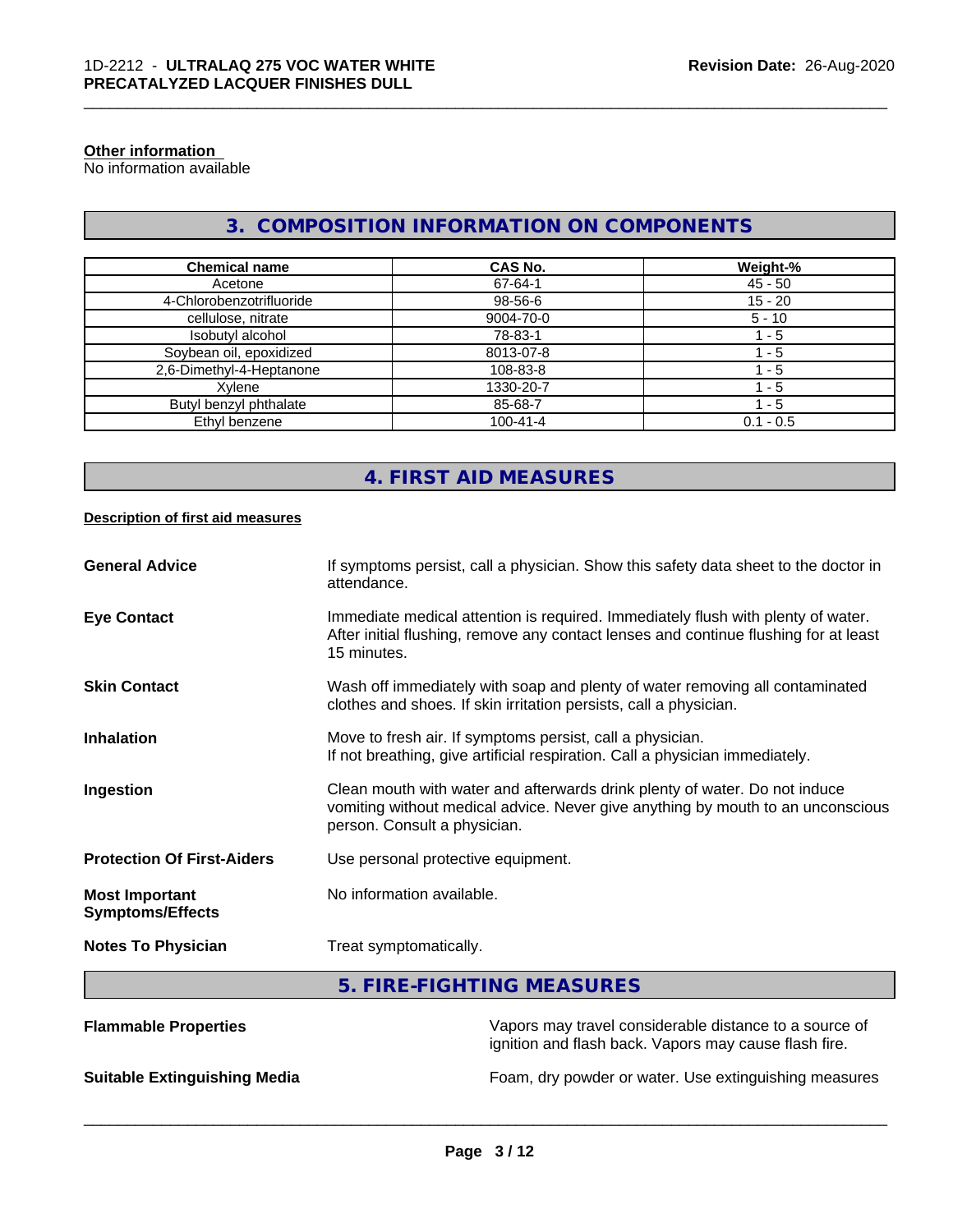|                                                                                     |                 | surrounding environment.                                                                                                                                                                                                                                                                       | that are appropriate to local circumstances and the                                                             |  |
|-------------------------------------------------------------------------------------|-----------------|------------------------------------------------------------------------------------------------------------------------------------------------------------------------------------------------------------------------------------------------------------------------------------------------|-----------------------------------------------------------------------------------------------------------------|--|
| Protective equipment and precautions for firefighters                               |                 | and full protective gear.                                                                                                                                                                                                                                                                      | As in any fire, wear self-contained breathing apparatus<br>pressure-demand, MSHA/NIOSH (approved or equivalent) |  |
| <b>Hazardous combustion products</b>                                                |                 | Burning may result in carbon dioxide, carbon monoxide<br>and other combustion products of varying composition<br>which may be toxic and/or irritating.                                                                                                                                         |                                                                                                                 |  |
| <b>Specific Hazards Arising From The Chemical</b>                                   |                 | Flammable. Flash back possible over considerable<br>distance. Keep product and empty container away from<br>heat and sources of ignition. Closed containers may<br>rupture if exposed to fire or extreme heat. Thermal<br>decomposition can lead to release of irritating gases and<br>vapors. |                                                                                                                 |  |
| Sensitivity to mechanical impact                                                    |                 | No                                                                                                                                                                                                                                                                                             |                                                                                                                 |  |
| Sensitivity to static discharge                                                     |                 | Yes                                                                                                                                                                                                                                                                                            |                                                                                                                 |  |
| <b>Flash Point Data</b><br>Flash point (°F)<br>Flash Point (°C)<br><b>Method</b>    |                 | -4<br>$-20$<br><b>PMCC</b>                                                                                                                                                                                                                                                                     |                                                                                                                 |  |
| <b>Flammability Limits In Air</b>                                                   |                 |                                                                                                                                                                                                                                                                                                |                                                                                                                 |  |
| Lower flammability limit:<br><b>Upper flammability limit:</b>                       |                 | Not available<br>Not available                                                                                                                                                                                                                                                                 |                                                                                                                 |  |
| Health: 2<br><b>NFPA</b>                                                            | Flammability: 3 | Instability: 1                                                                                                                                                                                                                                                                                 | <b>Special: Not Applicable</b>                                                                                  |  |
| <b>NFPA Legend</b><br>0 - Not Hazardous<br>1 - Slightly<br>2 - Moderate<br>3 - High |                 |                                                                                                                                                                                                                                                                                                |                                                                                                                 |  |

\_\_\_\_\_\_\_\_\_\_\_\_\_\_\_\_\_\_\_\_\_\_\_\_\_\_\_\_\_\_\_\_\_\_\_\_\_\_\_\_\_\_\_\_\_\_\_\_\_\_\_\_\_\_\_\_\_\_\_\_\_\_\_\_\_\_\_\_\_\_\_\_\_\_\_\_\_\_\_\_\_\_\_\_\_\_\_\_\_\_\_\_\_

4 - Severe

*The ratings assigned are only suggested ratings, the contractor/employer has ultimate responsibilities for NFPA ratings where this system is used.*

*Additional information regarding the NFPA rating system is available from the National Fire Protection Agency (NFPA) at www.nfpa.org.*

# **6. ACCIDENTAL RELEASE MEASURES**

| <b>Personal Precautions</b> | Remove all sources of ignition. Take precautions to prevent flashback. Ground<br>and bond all containers and handling equipment. Take precautionary measures<br>against static discharges. Ensure adequate ventilation. Avoid contact with skin,<br>eyes and clothing. Use personal protective equipment. |
|-----------------------------|-----------------------------------------------------------------------------------------------------------------------------------------------------------------------------------------------------------------------------------------------------------------------------------------------------------|
| <b>Other Information</b>    | Prevent further leakage or spillage if safe to do so. Do not allow material to<br>contaminate ground water system. Prevent product from entering drains. Do not                                                                                                                                           |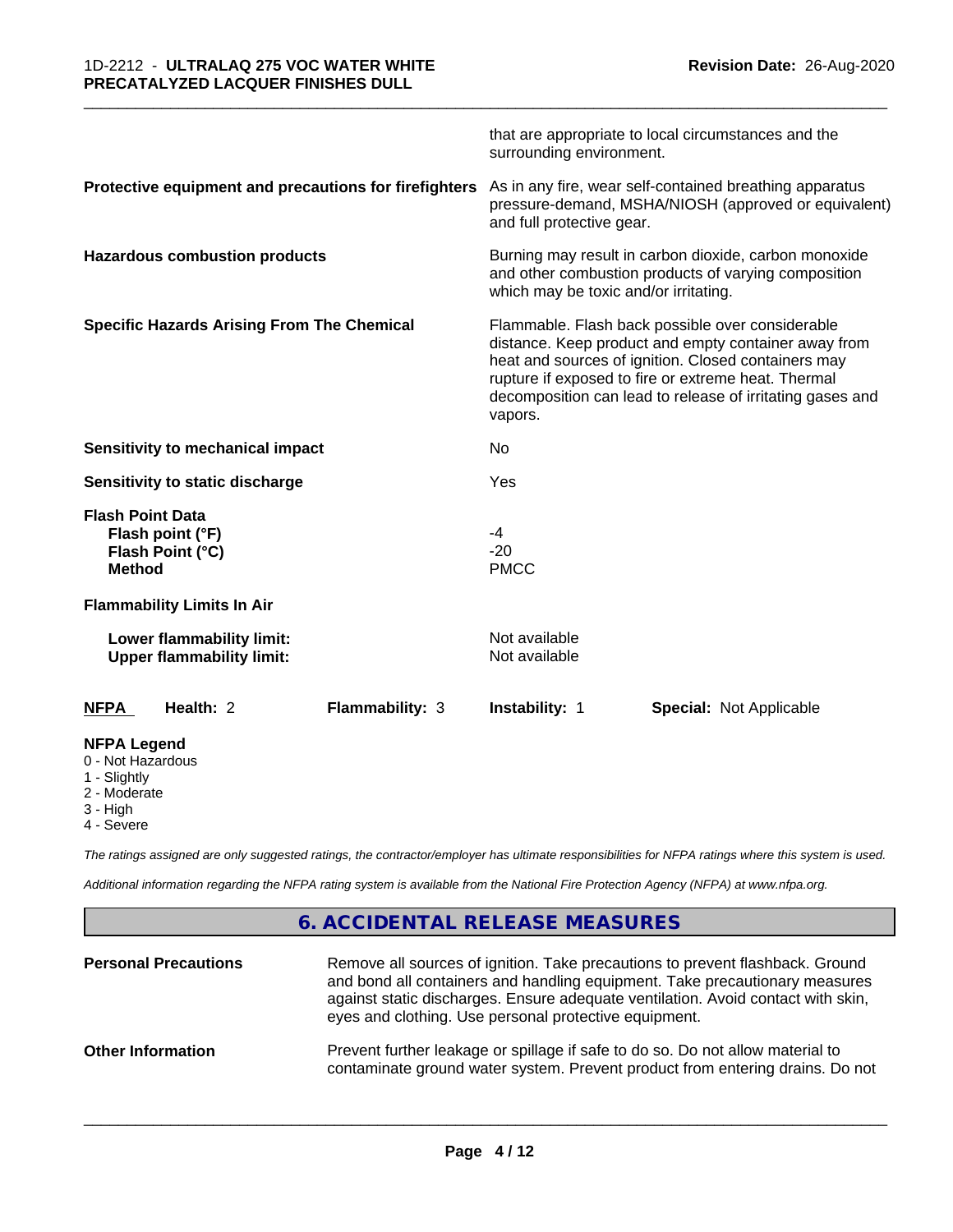|                                  | flush into surface water or sanitary sewer system. Local authorities should be<br>advised if significant spillages cannot be contained.                                                                                                                                                                                                                                                                                                        |  |  |
|----------------------------------|------------------------------------------------------------------------------------------------------------------------------------------------------------------------------------------------------------------------------------------------------------------------------------------------------------------------------------------------------------------------------------------------------------------------------------------------|--|--|
| <b>Environmental precautions</b> | See Section 12 for additional Ecological Information.                                                                                                                                                                                                                                                                                                                                                                                          |  |  |
| <b>Methods for Cleaning Up</b>   | Dam up. Soak up with inert absorbent material. Use a non-sparking or explosion<br>proof means to transfer material to a sealed, appropriate container for disposal.<br>Clean contaminated surface thoroughly.                                                                                                                                                                                                                                  |  |  |
|                                  | 7. HANDLING AND STORAGE                                                                                                                                                                                                                                                                                                                                                                                                                        |  |  |
| Handling                         | Avoid contact with skin, eyes and clothing. Wear personal protective equipment.<br>Do not breathe vapors or spray mist. Use only in ventilated areas. Prevent vapor<br>build-up by providing adequate ventilation during and after use.                                                                                                                                                                                                        |  |  |
|                                  | Take precautionary measures against static discharges. To avoid ignition of<br>vapors by static electricity discharge, all metal parts of the equipment must be<br>grounded. Keep away from heat, sparks and flame. Do not smoke. Extinguish all<br>flames and pilot lights, and turn off stoves, heaters, electric motors and other<br>sources of ignition during use and until all vapors are gone. Ignition and/or flash<br>back may occur. |  |  |
| <b>Storage</b>                   | Keep containers tightly closed in a dry, cool and well-ventilated place. Keep away<br>from heat. Keep away from open flames, hot surfaces and sources of ignition.<br>Keep in properly labeled containers. Keep out of the reach of children.                                                                                                                                                                                                  |  |  |
|                                  | <b>DANGER</b> - Rags, steel wool or waste soaked with this product may<br>spontaneously catch fire if improperly discarded. Immediately after use, place<br>rags, steel wool or waste in a sealed water-filled metal container.                                                                                                                                                                                                                |  |  |
| <b>Incompatible Materials</b>    | Incompatible with strong acids and bases and strong oxidizing agents.                                                                                                                                                                                                                                                                                                                                                                          |  |  |
|                                  | Technical measures/Precautions Ensure adequate ventilation. Use only where airflow will keep vapors from building<br>up in or near the work area in adjoining rooms. Comply with all national, state, and<br>local codes pertaining to the storage, handling, dispensing and disposal of<br>flammable liquids.                                                                                                                                 |  |  |
|                                  | Dissipate static electricity during transfer by grounding and bonding containers<br>and equipment before transferring material. All equipment should be non-sparking<br>and explosion proof. Use explosion proof electrical equipment for ventilation,<br>lighting and material handling.                                                                                                                                                      |  |  |

\_\_\_\_\_\_\_\_\_\_\_\_\_\_\_\_\_\_\_\_\_\_\_\_\_\_\_\_\_\_\_\_\_\_\_\_\_\_\_\_\_\_\_\_\_\_\_\_\_\_\_\_\_\_\_\_\_\_\_\_\_\_\_\_\_\_\_\_\_\_\_\_\_\_\_\_\_\_\_\_\_\_\_\_\_\_\_\_\_\_\_\_\_

# **8. EXPOSURE CONTROLS/PERSONAL PROTECTION**

# **Exposure Limits**

| <b>Chemical name</b>     | <b>ACGIH TLV</b>               | <b>OSHA PEL</b>              |
|--------------------------|--------------------------------|------------------------------|
| Acetone                  | STEL: 500 ppm                  | 1000 ppm - $TWA$             |
|                          | TWA: 250 ppm                   | 2400 mg/m <sup>3</sup> - TWA |
| 4-Chlorobenzotrifluoride | TWA: 2.5 mg/m <sup>3</sup> $F$ | $2.5 \text{ mg/m}^3$ - TWA   |
| Isobutyl alcohol         | TWA: 50 ppm                    | 100 ppm - TWA                |
|                          |                                | 300 mg/m <sup>3</sup> - TWA  |
| 2,6-Dimethyl-4-Heptanone | TWA: 25 ppm                    | 50 ppm - TWA                 |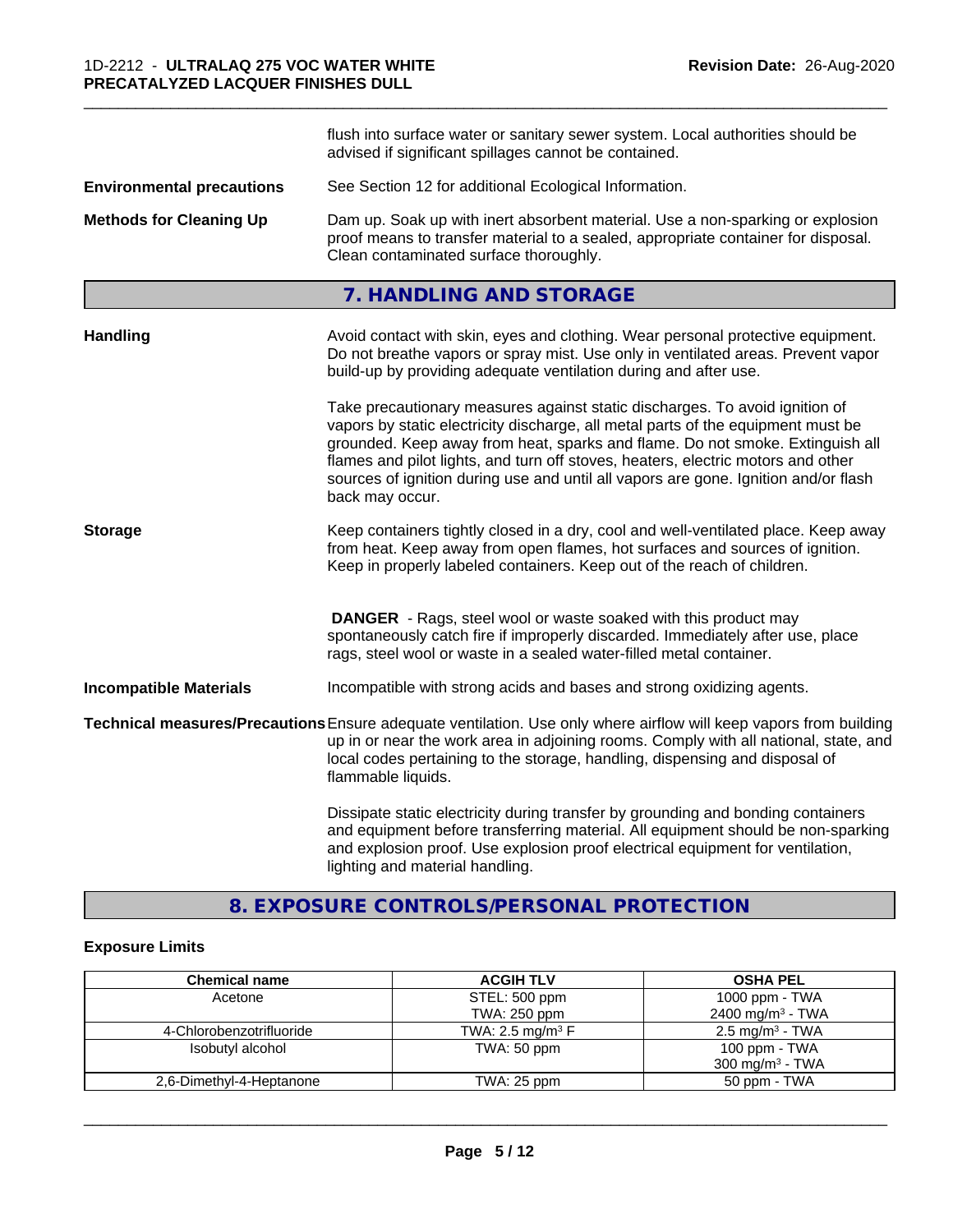|                                                                                                       |                                                                          |                                                                                                                                                                                                                                                                                                                                                                     | 290 mg/m <sup>3</sup> - TWA |
|-------------------------------------------------------------------------------------------------------|--------------------------------------------------------------------------|---------------------------------------------------------------------------------------------------------------------------------------------------------------------------------------------------------------------------------------------------------------------------------------------------------------------------------------------------------------------|-----------------------------|
| Xylene                                                                                                |                                                                          | STEL: 150 ppm                                                                                                                                                                                                                                                                                                                                                       | 100 ppm - TWA               |
|                                                                                                       |                                                                          | TWA: 100 ppm                                                                                                                                                                                                                                                                                                                                                        | 435 mg/m $3$ - TWA          |
| Ethyl benzene                                                                                         |                                                                          | TWA: 20 ppm                                                                                                                                                                                                                                                                                                                                                         | 100 ppm - TWA               |
|                                                                                                       |                                                                          |                                                                                                                                                                                                                                                                                                                                                                     | 435 mg/m $3$ - TWA          |
| Legend<br>OSHA - Occupational Safety & Health Administration Exposure Limits<br>N/E - Not Established |                                                                          | ACGIH - American Conference of Governmental Industrial Hygienists Exposure Limits                                                                                                                                                                                                                                                                                   |                             |
| <b>Appropriate engineering</b><br>controls                                                            |                                                                          |                                                                                                                                                                                                                                                                                                                                                                     |                             |
| <b>Engineering Measures</b>                                                                           | Ensure adequate ventilation, especially in confined areas.               |                                                                                                                                                                                                                                                                                                                                                                     |                             |
| <b>Personal Protective Equipment</b>                                                                  |                                                                          |                                                                                                                                                                                                                                                                                                                                                                     |                             |
| <b>Eye/Face Protection</b>                                                                            |                                                                          | Safety glasses with side-shields. If splashes are likely to occur, wear:. Tightly<br>fitting safety goggles.                                                                                                                                                                                                                                                        |                             |
| <b>Skin Protection</b>                                                                                |                                                                          | Long sleeved clothing. Protective gloves.                                                                                                                                                                                                                                                                                                                           |                             |
| <b>Respiratory Protection</b>                                                                         |                                                                          | Use only with adequate ventilation. In operations where exposure limits are<br>exceeded, use a NIOSH approved respirator that has been selected by a<br>technically qualified person for the specific work conditions. When spraying the<br>product or applying in confined areas, wear a NIOSH approved respirator<br>specified for paint spray or organic vapors. |                             |
| <b>Hygiene Measures</b>                                                                               | Avoid contact with skin, eyes and clothing. Remove and wash contaminated |                                                                                                                                                                                                                                                                                                                                                                     |                             |

clothing before re-use. Wash thoroughly after handling.

\_\_\_\_\_\_\_\_\_\_\_\_\_\_\_\_\_\_\_\_\_\_\_\_\_\_\_\_\_\_\_\_\_\_\_\_\_\_\_\_\_\_\_\_\_\_\_\_\_\_\_\_\_\_\_\_\_\_\_\_\_\_\_\_\_\_\_\_\_\_\_\_\_\_\_\_\_\_\_\_\_\_\_\_\_\_\_\_\_\_\_\_\_

# **9. PHYSICAL AND CHEMICAL PROPERTIES**

| Appearance                        | liquid                   |
|-----------------------------------|--------------------------|
| Odor                              | solvent                  |
| <b>Odor Threshold</b>             | No information available |
| Density (Ibs/gal)                 | $7.95 - 8.05$            |
| <b>Specific Gravity</b>           | $0.95 - 0.97$            |
| рH                                | No information available |
| <b>Viscosity (cps)</b>            | No information available |
| Solubility(ies)                   | No information available |
| <b>Water solubility</b>           | No information available |
| <b>Evaporation Rate</b>           | No information available |
| Vapor pressure                    | No information available |
| Vapor density                     | No information available |
| Wt. % Solids                      | $25 - 35$                |
| Vol. % Solids                     | $15 - 25$                |
| Wt. % Volatiles                   | $65 - 75$                |
| Vol. % Volatiles                  | $75 - 85$                |
| <b>VOC Regulatory Limit (g/L)</b> | < 275                    |
| <b>Boiling Point (°F)</b>         | 136                      |
| <b>Boiling Point (°C)</b>         | 58                       |
| Freezing point (°F)               | No information available |
| <b>Freezing Point (°C)</b>        | No information available |
| Flash point (°F)                  | -4                       |
| Flash Point (°C)                  | $-20$                    |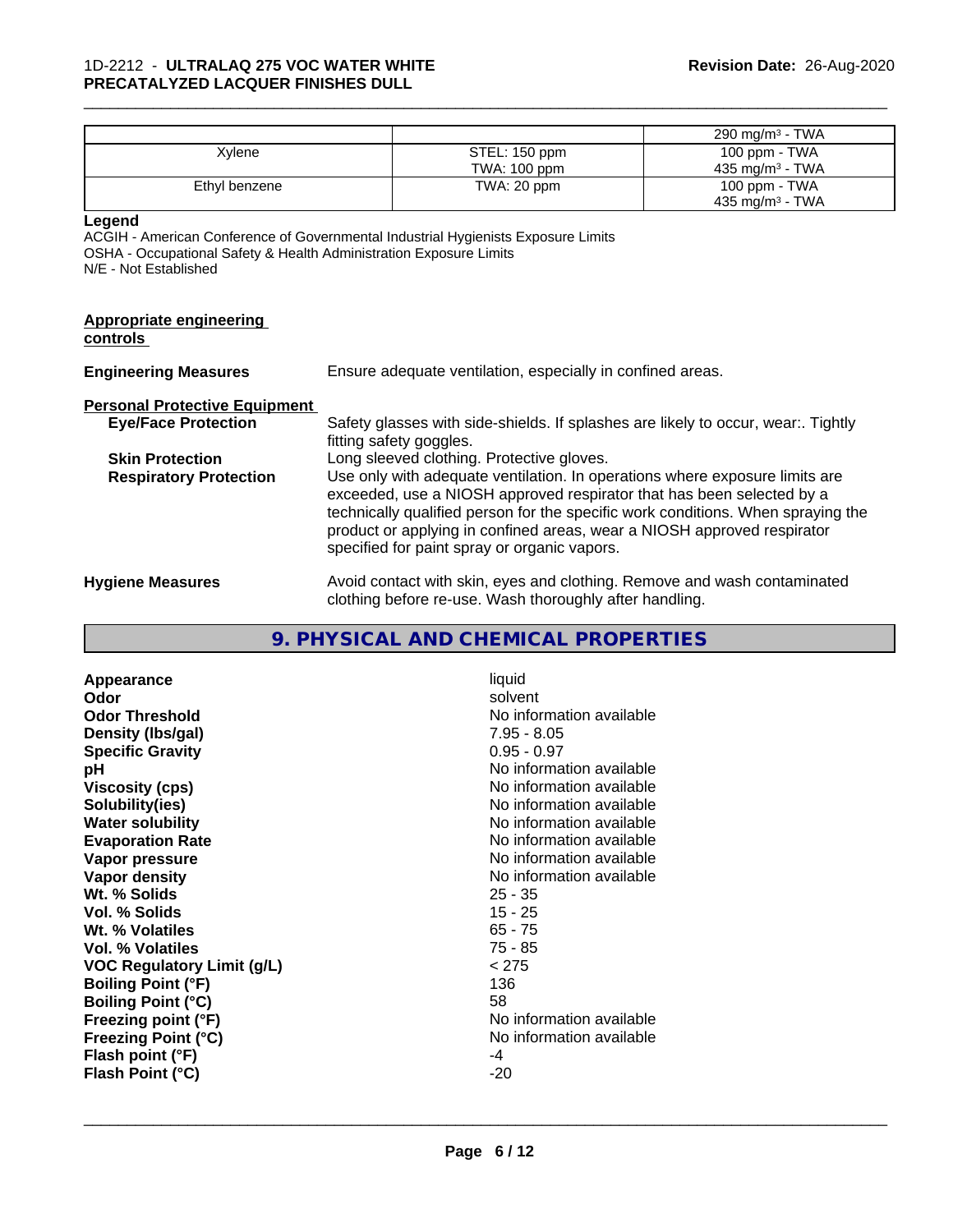#### **Method** PMCC

**Flammability (solid, gas)**<br> **Commability limit:**<br>
Upper flammability limit:<br>
No information available **Upper flammability limit:**<br> **Lower flammability limit:**<br>
No information available<br>
No information available **Lower flammability limit:**<br> **Autoignition Temperature (°F)**<br>
No information available<br>
No information available Autoignition Temperature (°F)<br>
Autoignition Temperature (°C)<br>
No information available **Autoignition Temperature (°C) Decomposition Temperature (°F)**<br> **Decomposition Temperature (°C)** No information available **Decomposition Temperature (°C)**<br>Partition coefficient

**No information available** 

\_\_\_\_\_\_\_\_\_\_\_\_\_\_\_\_\_\_\_\_\_\_\_\_\_\_\_\_\_\_\_\_\_\_\_\_\_\_\_\_\_\_\_\_\_\_\_\_\_\_\_\_\_\_\_\_\_\_\_\_\_\_\_\_\_\_\_\_\_\_\_\_\_\_\_\_\_\_\_\_\_\_\_\_\_\_\_\_\_\_\_\_\_

# **10. STABILITY AND REACTIVITY**

| <b>Reactivity</b>                         | No data available                                                                                                         |
|-------------------------------------------|---------------------------------------------------------------------------------------------------------------------------|
| <b>Chemical Stability</b>                 | Stable under normal conditions. Hazardous polymerisation<br>does not occur.                                               |
| <b>Conditions to avoid</b>                | Keep away from open flames, hot surfaces, static<br>electricity and sources of ignition. Sparks. Elevated<br>temperature. |
| <b>Incompatible Materials</b>             | Incompatible with strong acids and bases and strong<br>oxidizing agents.                                                  |
| <b>Hazardous Decomposition Products</b>   | Thermal decomposition can lead to release of irritating<br>gases and vapors.                                              |
| <b>Possibility of hazardous reactions</b> | None under normal conditions of use.                                                                                      |

**11. TOXICOLOGICAL INFORMATION**

| <b>Product Information</b>                                                                 |                                                                                                                                                                                                               |  |  |  |
|--------------------------------------------------------------------------------------------|---------------------------------------------------------------------------------------------------------------------------------------------------------------------------------------------------------------|--|--|--|
| Information on likely routes of exposure                                                   |                                                                                                                                                                                                               |  |  |  |
| <b>Principal Routes of Exposure</b>                                                        | Eye contact, skin contact and inhalation.                                                                                                                                                                     |  |  |  |
| <b>Acute Toxicity</b>                                                                      |                                                                                                                                                                                                               |  |  |  |
| <b>Product Information</b>                                                                 | Repeated or prolonged exposure to organic solvents may lead to permanent brain<br>and nervous system damage. Intentional misuse by deliberately concentrating and<br>inhaling vapors may be harmful or fatal. |  |  |  |
| Symptoms related to the physical, chemical and toxicological characteristics               |                                                                                                                                                                                                               |  |  |  |
| <b>Symptoms</b>                                                                            | No information available                                                                                                                                                                                      |  |  |  |
| Delayed and immediate effects as well as chronic effects from short and long-term exposure |                                                                                                                                                                                                               |  |  |  |
| Eye contact<br><b>Skin contact</b>                                                         | Severely irritating to eyes. May cause burns. Risk of serious damage to eyes.<br>May cause skin irritation and/or dermatitis. Prolonged skin contact may defat the<br>skin and produce dermatitis.            |  |  |  |
| Ingestion                                                                                  | Harmful if swallowed. Ingestion may cause irritation to mucous membranes. Small                                                                                                                               |  |  |  |
|                                                                                            |                                                                                                                                                                                                               |  |  |  |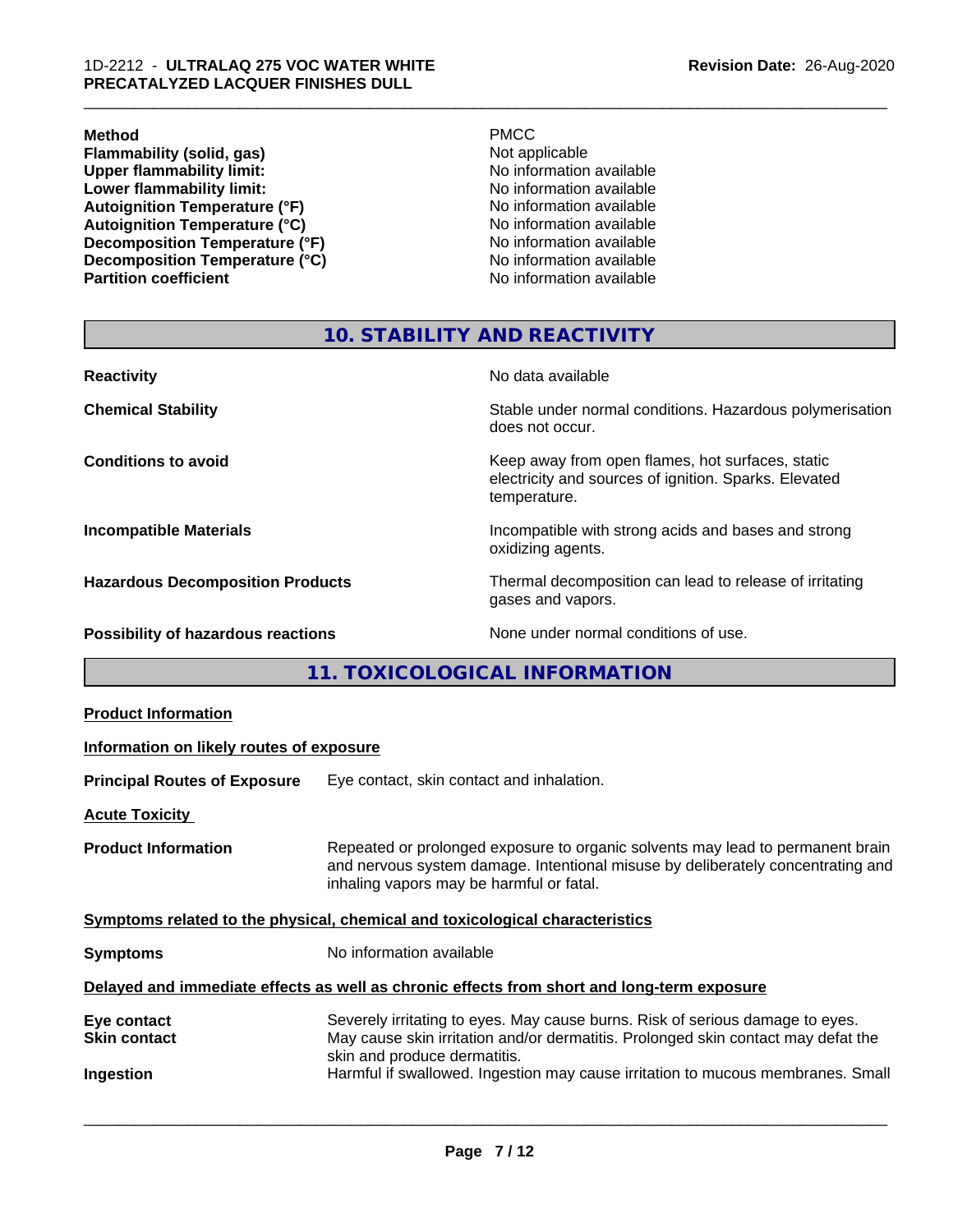|                                 | amounts of this product aspirated into the respiratory system during ingestion or<br>vomiting may cause mild to severe pulmonary injury, possibly progressing to |
|---------------------------------|------------------------------------------------------------------------------------------------------------------------------------------------------------------|
|                                 | death.                                                                                                                                                           |
| <b>Inhalation</b>               | Harmful by inhalation. High vapor / aerosol concentrations are irritating to the                                                                                 |
|                                 | eyes, nose, throat and lungs and may cause headaches, dizziness, drowsiness,                                                                                     |
|                                 | unconsciousness, and other central nervous system effects.                                                                                                       |
| <b>Sensitization</b>            | No information available                                                                                                                                         |
| <b>Neurological Effects</b>     | No information available.                                                                                                                                        |
| <b>Mutagenic Effects</b>        | No information available.                                                                                                                                        |
| <b>Reproductive Effects</b>     | May damage fertility or the unborn child.                                                                                                                        |
| <b>Developmental Effects</b>    | No information available.                                                                                                                                        |
| Target organ effects            | No information available.                                                                                                                                        |
| <b>STOT - repeated exposure</b> | Causes damage to organs through prolonged or repeated exposure if inhaled,                                                                                       |
|                                 | May cause disorder and damage to the, liver, kidney, spleen, blood, Causes                                                                                       |
|                                 | damage to organs through prolonged or repeated exposure.                                                                                                         |
| <b>STOT - single exposure</b>   | May cause disorder and damage to the, Respiratory system, Central nervous<br>system.                                                                             |
| Other adverse effects           | No information available.                                                                                                                                        |
| <b>Aspiration Hazard</b>        | May be harmful if swallowed and enters airways. Small amounts of this product                                                                                    |
|                                 | aspirated into the respiratory system during ingestion or vomiting may cause mild                                                                                |
|                                 | to severe pulmonary injury, possibly progressing to death.                                                                                                       |

# **Numerical measures of toxicity**

# **The following values are calculated based on chapter 3.1 of the GHS document**

| ATEmix (oral)                        | 7470 mg/kg |
|--------------------------------------|------------|
| <b>ATEmix (dermal)</b>               | 3812 mg/kg |
| <b>ATEmix (inhalation-dust/mist)</b> | 50 ma/L    |
| <b>ATEmix (inhalation-vapor)</b>     | 808.4 mg/L |

# **Component Information**

| Chemical name                        | Oral LD50            | Dermal LD50              | <b>Inhalation LC50</b>                |
|--------------------------------------|----------------------|--------------------------|---------------------------------------|
| Acetone<br>67-64-1                   | $= 5800$ mg/kg (Rat) | $> 15700$ mg/kg (Rabbit) | $= 50100$ mg/m <sup>3</sup> (Rat) 8 h |
| 4-Chlorobenzotrifluoride<br>98-56-6  | $= 13$ g/kg (Rat)    | > 2 mL/kg (Rabbit)       | $= 33$ mg/L (Rat) 4 h                 |
| cellulose, nitrate<br>9004-70-0      | $5$ g/kg (Rat)       |                          |                                       |
| Isobutyl alcohol<br>78-83-1          | $= 2460$ mg/kg (Rat) | $=$ 3400 mg/kg (Rabbit)  | $> 6.5$ mg/L (Rat) 4 h                |
| Soybean oil, epoxidized<br>8013-07-8 | $= 40$ g/kg (Rat)    | > 20 mL/kg (Rabbit)      |                                       |
| 2,6-Dimethyl-4-Heptanone<br>108-83-8 | $= 5750$ mg/kg (Rat) | $= 16$ g/kg (Rabbit)     | $> 2300$ ppm (Rat) 4 h                |
| Xylene<br>1330-20-7                  | $= 3500$ mg/kg (Rat) | $>$ 4350 mg/kg (Rabbit)  | $= 29.08$ mg/L (Rat) 4 h              |
| Butyl benzyl phthalate<br>85-68-7    | $= 2330$ mg/kg (Rat) | $= 6700$ mg/kg (Rat)     | $> 6.7$ mg/L (Rat) 4 h                |
| Ethyl benzene<br>$100 - 41 - 4$      | $=$ 3500 mg/kg (Rat) | $= 15400$ mg/kg (Rabbit) | $= 17.4$ mg/L (Rat) 4 h               |

# **Chronic Toxicity**

# **Carcinogenicity**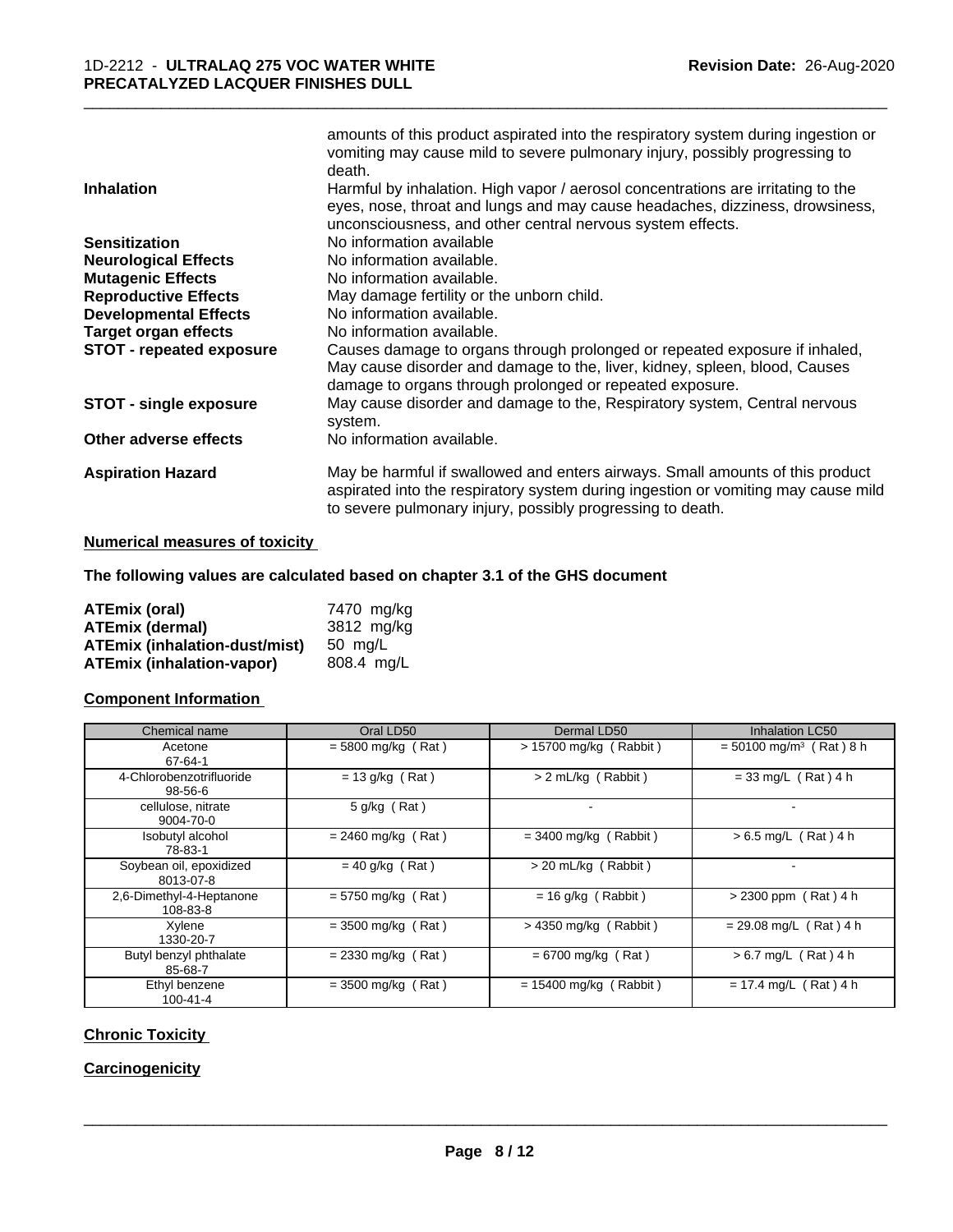*The information below indicateswhether each agency has listed any ingredient as a carcinogen:.*

| Chemical<br>`name  | <b>IARC</b>                  | <b>NTP</b> | OSHA   |  |
|--------------------|------------------------------|------------|--------|--|
|                    | .<br>2B<br>Possible<br>Human |            | Listed |  |
| Ethyl<br>l benzene | Carcinogen                   |            |        |  |

\_\_\_\_\_\_\_\_\_\_\_\_\_\_\_\_\_\_\_\_\_\_\_\_\_\_\_\_\_\_\_\_\_\_\_\_\_\_\_\_\_\_\_\_\_\_\_\_\_\_\_\_\_\_\_\_\_\_\_\_\_\_\_\_\_\_\_\_\_\_\_\_\_\_\_\_\_\_\_\_\_\_\_\_\_\_\_\_\_\_\_\_\_

#### **Legend**

IARC - International Agency for Research on Cancer NTP - National Toxicity Program OSHA - Occupational Safety & Health Administration

# **12. ECOLOGICAL INFORMATION**

# **Ecotoxicity Effects**

The environmental impact of this product has not been fully investigated.

# **Product Information**

## **Acute Toxicity to Fish**

No information available

## **Acute Toxicity to Aquatic Invertebrates**

No information available

## **Acute Toxicity to Aquatic Plants**

No information available

## **Persistence / Degradability**

No information available.

## **Bioaccumulation**

There is no data for this product.

## **Mobility in Environmental Media**

No information available.

## **Ozone**

Not applicable

# **Component Information**

## **Acute Toxicity to Fish**

Acetone LC50: 8300 (Bluegill - 96 hr.) mg/L Xylene LC50: 13.5 mg/L (Rainbow Trout - 96 hr.) Ethyl benzene LC50: 12.1 mg/L (Fathead Minnow - 96 hr.)

## **Acute Toxicity to Aquatic Invertebrates**

Acetone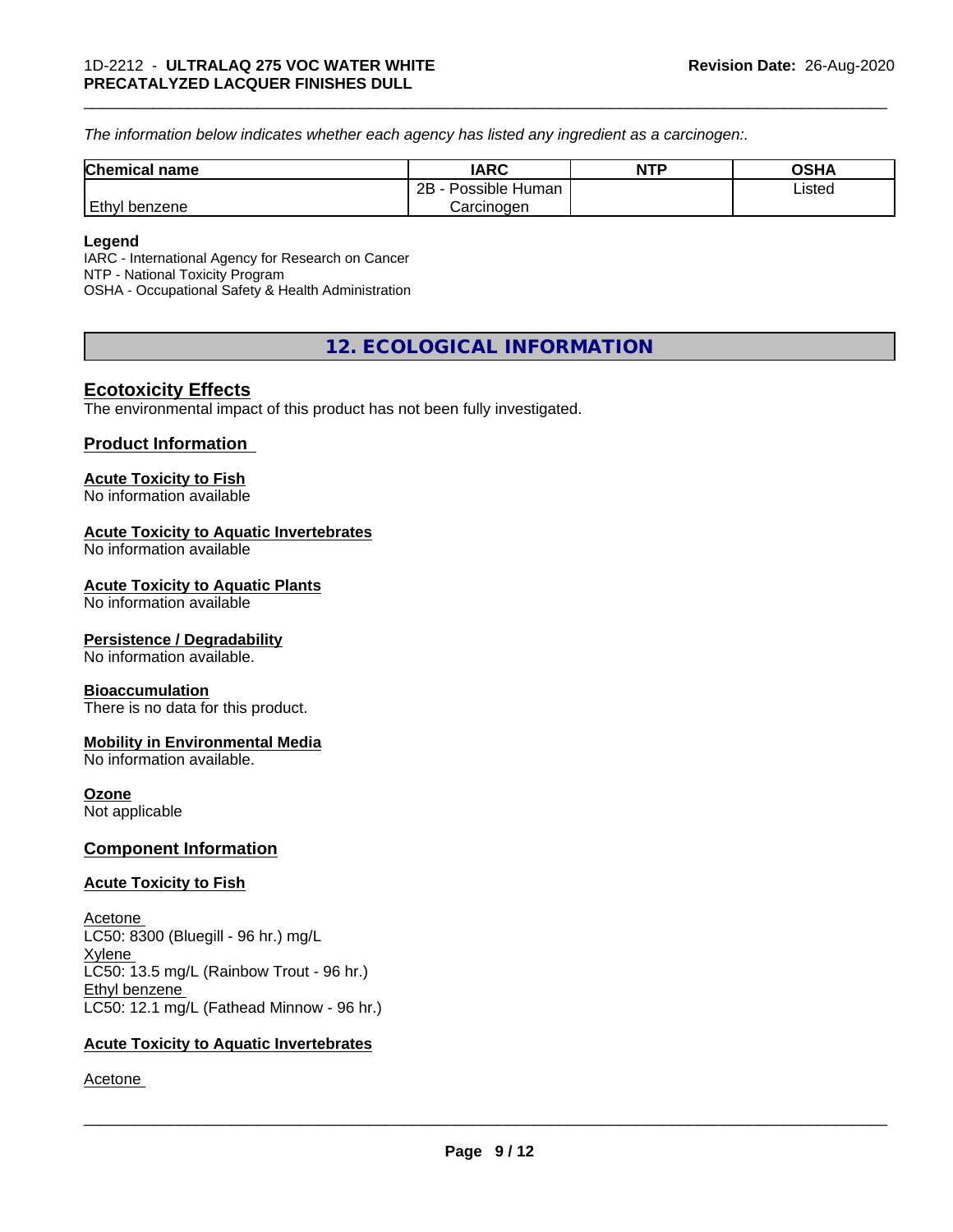EC50: 12600 mg/L (Daphnia magna - 48 hr.) Ethyl benzene EC50: 1.8 mg/L (Daphnia magna - 48 hr.)

## **Acute Toxicity to Aquatic Plants**

#### Ethyl benzene

EC50: 4.6 mg/L (Green algae (Scenedesmus subspicatus), 72 hrs.)

|                                | 13. DISPOSAL CONSIDERATIONS                                                                                                                                                                                               |
|--------------------------------|---------------------------------------------------------------------------------------------------------------------------------------------------------------------------------------------------------------------------|
| <b>Waste Disposal Method</b>   | Dispose of in accordance with federal, state, and local regulations. Local<br>requirements may vary, consult your sanitation department or state-designated<br>environmental protection agency for more disposal options. |
| <b>Empty Container Warning</b> | Emptied containers may retain product residue. Follow label warnings even after<br>container is emptied. Residual vapors may explode on ignition.                                                                         |

\_\_\_\_\_\_\_\_\_\_\_\_\_\_\_\_\_\_\_\_\_\_\_\_\_\_\_\_\_\_\_\_\_\_\_\_\_\_\_\_\_\_\_\_\_\_\_\_\_\_\_\_\_\_\_\_\_\_\_\_\_\_\_\_\_\_\_\_\_\_\_\_\_\_\_\_\_\_\_\_\_\_\_\_\_\_\_\_\_\_\_\_\_

**14. TRANSPORT INFORMATION**

| <b>DOT</b><br><b>Proper Shipping Name</b><br><b>Hazard class</b><br>UN-No.<br><b>Packing Group</b><br><b>Description</b> | <b>PAINT</b><br>3<br>UN1263<br>Ш<br>UN1263, PAINT, 3, II |
|--------------------------------------------------------------------------------------------------------------------------|----------------------------------------------------------|
| <b>ICAO/IATA</b>                                                                                                         | Contact the preparer for further information.            |
| <b>IMDG/IMO</b>                                                                                                          | Contact the preparer for further information.            |
|                                                                                                                          | <b>15. REGULATORY INFORMATION</b>                        |

# **International Inventories**

| <b>TSCA: United States</b> | Yes - All components are listed or exempt. |
|----------------------------|--------------------------------------------|
| <b>DSL: Canada</b>         | Yes - All components are listed or exempt. |

# **Federal Regulations**

| SARA 311/312 hazardous categorization |     |  |
|---------------------------------------|-----|--|
| Acute health hazard                   | Yes |  |
| Chronic Health Hazard                 | Yes |  |
| Fire hazard                           | Yes |  |
| Sudden release of pressure hazard     | No. |  |
| <b>Reactive Hazard</b>                | No  |  |

## **SARA 313**

Section 313 of Title III of the Superfund Amendments and Reauthorization Act of 1986 (SARA). This product contains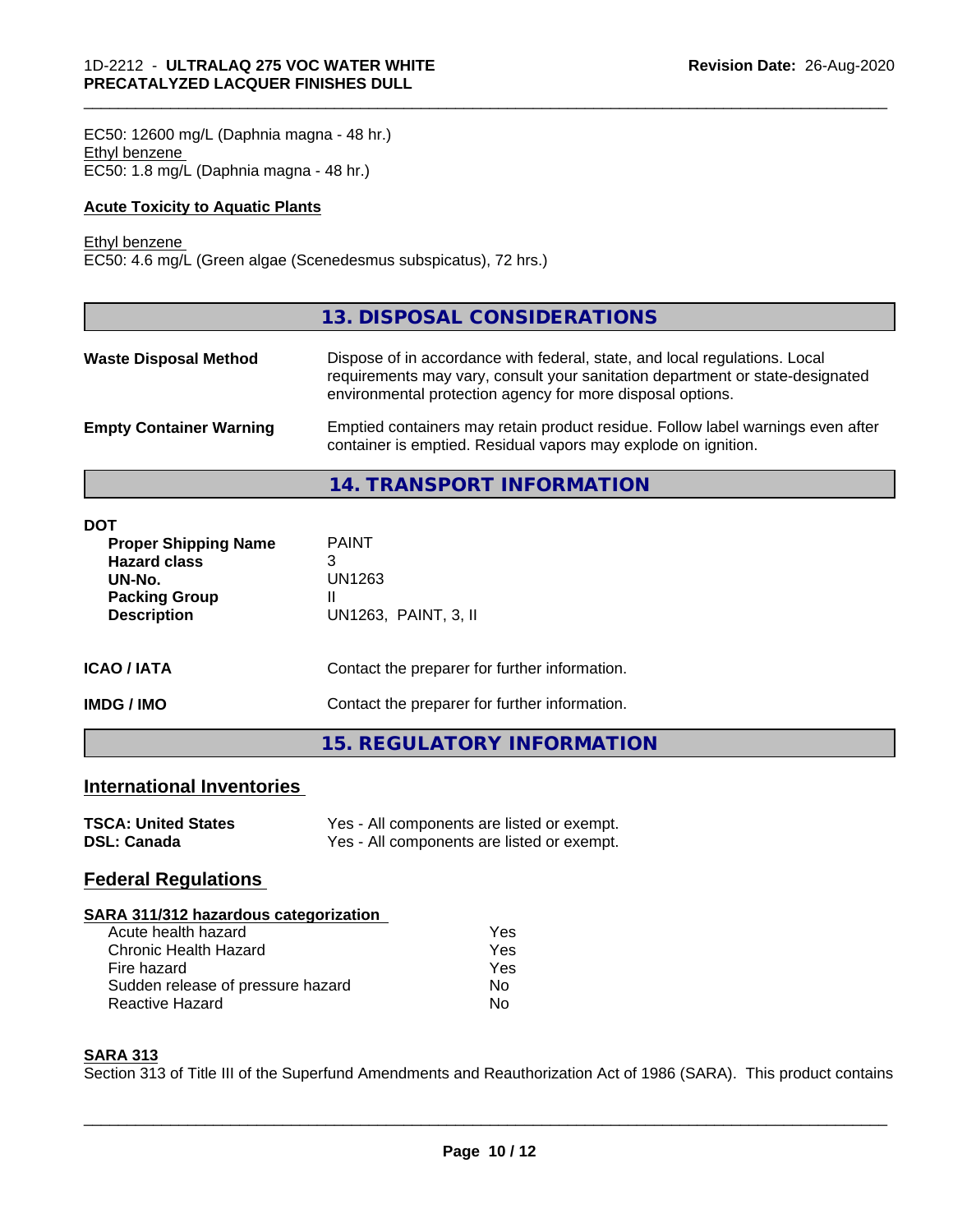a chemical or chemicals which are subject to the reporting requirements of the Act and Title 40 of the Code of Federal Regulations, Part 372:

| <b>Chemical name</b> | <b>CAS No.</b> | Weight-%    | <b>CERCLA/SARA 313</b><br>(de minimis concentration) |
|----------------------|----------------|-------------|------------------------------------------------------|
| Xvlene               | 1330-20-7      | $-5$        |                                                      |
| Ethvl benzene        | 100-41-4       | $0.1 - 0.5$ |                                                      |

\_\_\_\_\_\_\_\_\_\_\_\_\_\_\_\_\_\_\_\_\_\_\_\_\_\_\_\_\_\_\_\_\_\_\_\_\_\_\_\_\_\_\_\_\_\_\_\_\_\_\_\_\_\_\_\_\_\_\_\_\_\_\_\_\_\_\_\_\_\_\_\_\_\_\_\_\_\_\_\_\_\_\_\_\_\_\_\_\_\_\_\_\_

#### **Clean Air Act,Section 112 Hazardous Air Pollutants (HAPs) (see 40 CFR 61)** This product contains the following HAPs:

| <b>Chemical name</b> | CAS No.   | Weight-%    | <b>Hazardous Air Pollutant</b> |
|----------------------|-----------|-------------|--------------------------------|
|                      |           |             | (HAP)                          |
| Xvlene               | 1330-20-7 | 1 - 5       | ∟isted                         |
| Ethyl benzene        | 100-41-4  | $0.1 - 0.5$ | ∟isted                         |

# **US State Regulations**

# **California Proposition 65**

**AVIMARNING:** Cancer and Reproductive Harm– www.P65warnings.ca.gov

#### **State Right-to-Know**

| <b>Chemical name</b>     | <b>Massachusetts</b> | <b>New Jersey</b> | Pennsylvania |
|--------------------------|----------------------|-------------------|--------------|
| Acetone                  |                      |                   |              |
| 4-Chlorobenzotrifluoride |                      |                   |              |
| cellulose, nitrate       |                      |                   |              |
| Isobutyl alcohol         |                      |                   |              |
| 2,6-Dimethyl-4-Heptanone |                      |                   |              |
| Xvlene                   |                      |                   |              |
| Butyl benzyl phthalate   |                      |                   |              |
| Isopropyl alcohol        |                      |                   |              |

#### **Legend**

X - Listed

**16. OTHER INFORMATION**

**HMIS** - **Health:** 2\* **Flammability:** 3 **Reactivity:** 1 **PPE:** -

 $\overline{\phantom{a}}$  ,  $\overline{\phantom{a}}$  ,  $\overline{\phantom{a}}$  ,  $\overline{\phantom{a}}$  ,  $\overline{\phantom{a}}$  ,  $\overline{\phantom{a}}$  ,  $\overline{\phantom{a}}$  ,  $\overline{\phantom{a}}$  ,  $\overline{\phantom{a}}$  ,  $\overline{\phantom{a}}$  ,  $\overline{\phantom{a}}$  ,  $\overline{\phantom{a}}$  ,  $\overline{\phantom{a}}$  ,  $\overline{\phantom{a}}$  ,  $\overline{\phantom{a}}$  ,  $\overline{\phantom{a}}$ 

# **HMIS Legend**

- 0 Minimal Hazard
- 1 Slight Hazard
- 2 Moderate Hazard
- 3 Serious Hazard
- 4 Severe Hazard
- \* Chronic Hazard

X - Consult your supervisor or S.O.P. for "Special" handling instructions.

*Note: The PPE rating has intentionally been left blank. Choose appropriate PPE that will protect employees from the hazards the material will present under the actual normal conditions of use.*